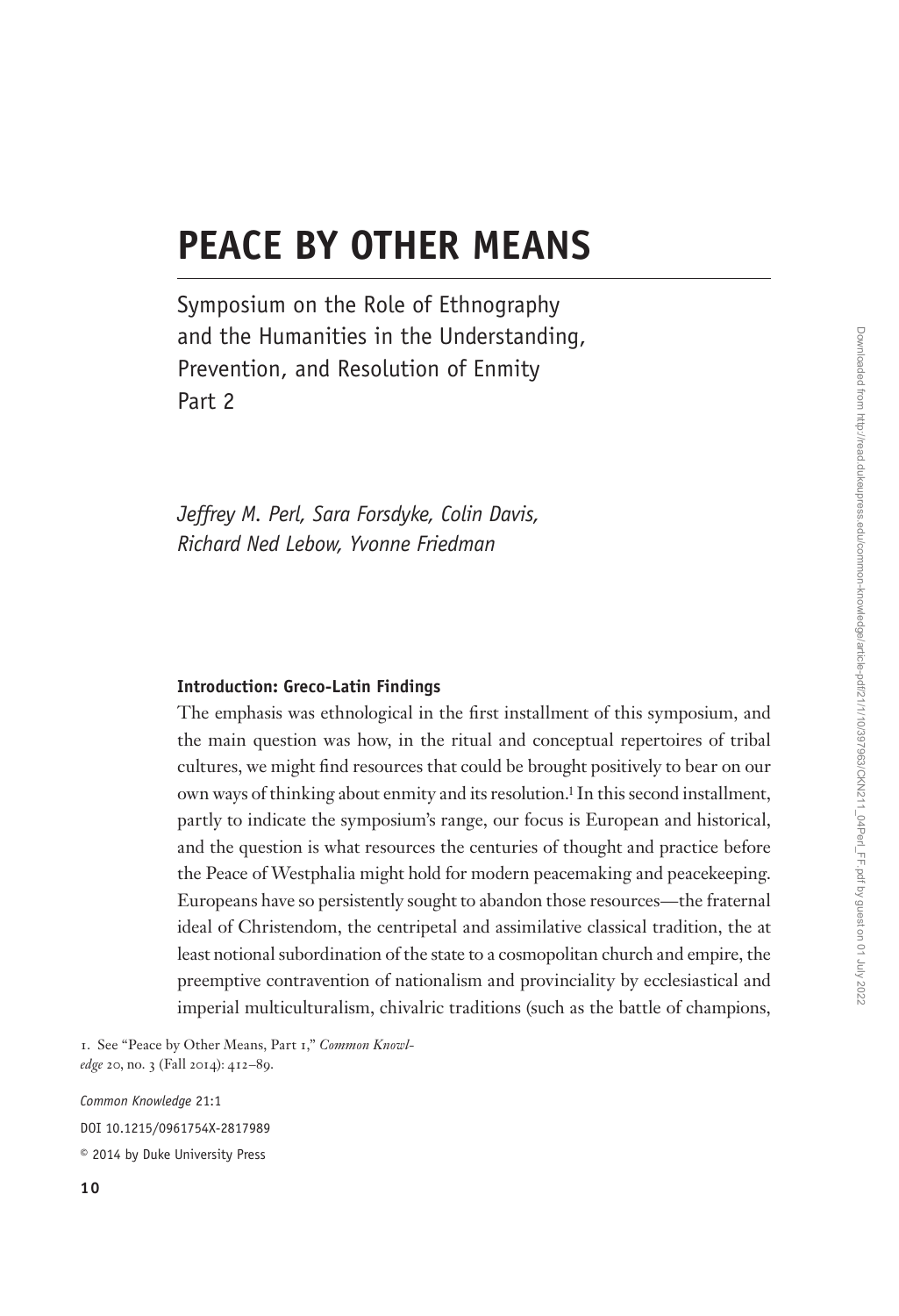in lieu of war, and the pitched battle, when violence is inescapable), the noncompetitive economics of feudalism, and the institution of dynastic marriage—that a cavalier might conclude that the *intent* of the European age of reform had been to render peace impossible and violence unlimited.2 Since the fratricide of 1914–45, Europeans have struggled to retrieve some of these discarded resources in new forms ("Charlemagne" is the moniker of the *Economist*'s EU columnist). Still, Rome and Aachen possessed a gravity, a magnetic pull, for which Brussels emanates no substitute.

"The Classics! it is the Classics, & not Goths nor Monks, that Desolate Europe with Wars," William Blake wrote in the early 1820s, but his Romanticism was not less bloody-minded.3 The docile poet of "The Lamb" ("He is meek, & he is mild; / He became a little child. / I a child, & thou a lamb") was also author of a call to arms that, set to music by Hubert Parry, has become the alternative national anthem of England. George V himself said he preferred Blake's "Jerusalem" to "God Save the King," whose lyrics are so bland and genteel. Blake's poem is a hymn to class warfare and an incitement to chiliastic violence. Its famous curse on industrialization—"dark Satanic Mills"—is not only a way of saying that English factories were ugly, unfair to labor, and ecologically unsound. It is also a way of saying that the Enemy of God and mankind is living openly in our midst. Accordingly, the zealous bard takes up the cross and commands an imaginary squire: "Bring me my Spear: O clouds unfold! / Bring me my Chariot of fire":

I will not cease from Mental Fight, Nor shall my Sword sleep in my hand Till we have built Jerusalem In England's green & pleasant Land.

A half-dozen years after blaming "The Classics!" for Europe's desolating wars, Blake was preaching a Crusade against the infidel at home. But holy war, jihad—it bears mentioning—is not a Greco-Roman category. The nomenclature "Latin Kingdom of Jerusalem" was the only thing Latin about the First and Second Crusades.

According to Richard Ned Lebow, writing in the present issue of *Common Knowledge*, classical thought about war and peace was a function of classical

2. In the August 2, 2014 issue of the *Economist*, a favorable review of Mark Greengrass's book *Christendom Destroyed: Europe 1517–1648* contains the following caveat about the book's title: "The implication, which also flows through much of the text, is that the overthrow of Christendom was something to regret, not celebrate. Mr Greengrass is right that the wars of religion, especially the horrendous Thirty Years War, were costly in lives and treasure. Yet the escape of much of Europe from the dead hand of a corrupt and backward-looking Catholic church was surely

an essential precursor of the continent's success over the next 300 years. The Reformation may have led to much blood being split, but it also made modern Europe" (64). The adversative "but" in that last sentence makes my point effectively.

3. William Blake, "On Homer's Poetry" (c. 1822), available in the William Blake Archive at www.blakearchive.org/exist /blake/archive/work.xq?workid=homer&java=no, accessed June 30, 2014.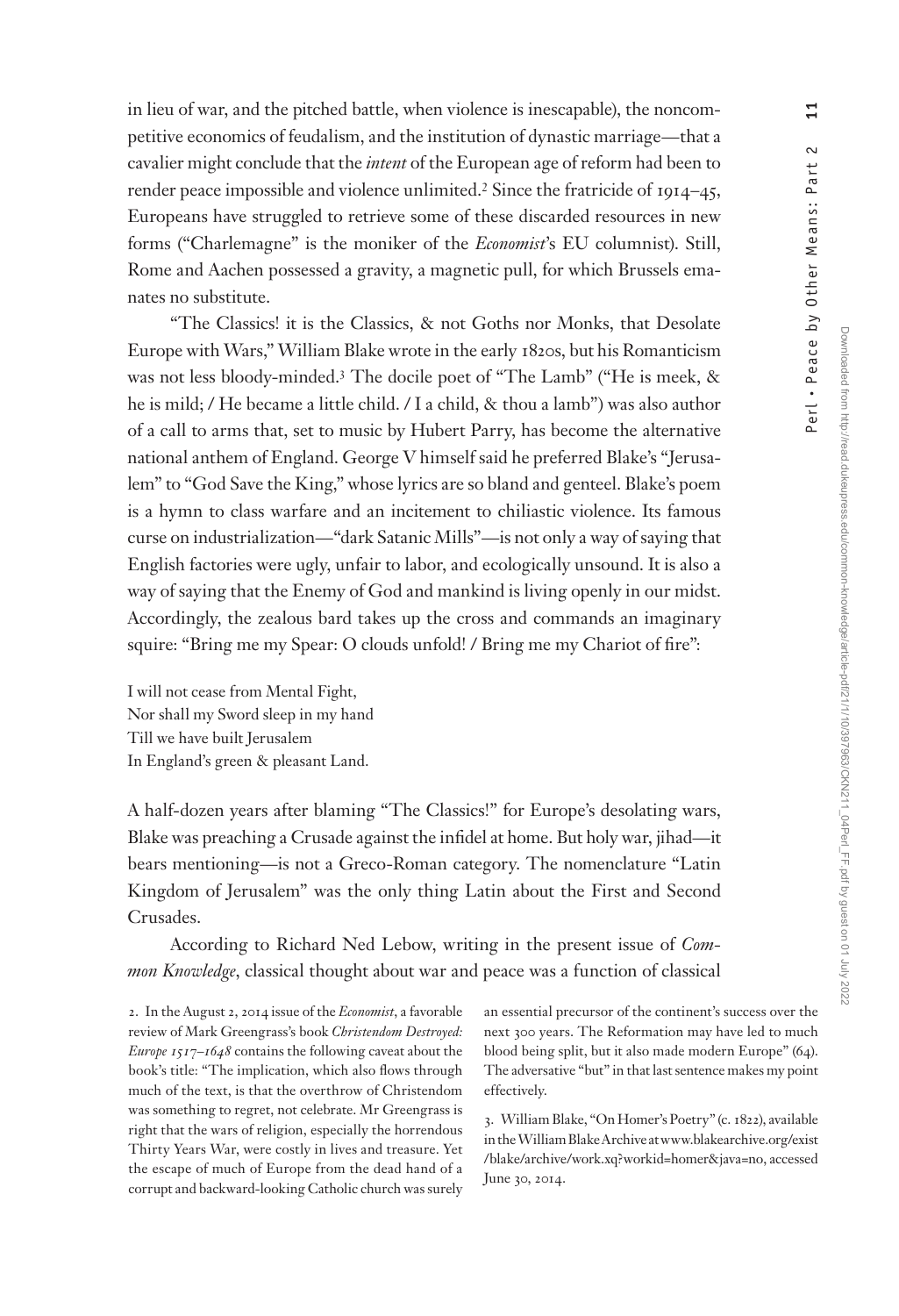psychology. His view bears comparison with that of Peter Sloterdijk's *Rage and Time*, but the origins of both views may be found in E. R. Dodds's *The Greeks and the Irrational* and in Nietzsche's writings on Greek culture of the "tragic age."4 Their common observation about the Greeks (though Lebow does not share Nietzsche's sense of momentous difference between the Greece of Sophocles and that of Socrates) is that classical thought about war and peace is immune to wishful thinking about human nature. They might even agree with Jenny Diski's formulation that the world itself "is immune to benign liberal longings."5 Lebow, like Sloterdijk, focuses his analysis on the Greek word *thumos*, for which there is no equivalent in English, though translators try to make do with the misleading words "spirit" and "spiritedness." John Maynard Keynes's term "animal spirits" comes perhaps closer, as does Nietzsche's "will to power."65 *Thumos* is the fundamental drive (or, as Dodds describes it, the "permanent organ of mental life") behind Achilles's *menos* in the *Iliad*—his self-assertive and self-interested rage.7 The Greco-Latin tradition as a rule directs attention to the presence of desires that we might rather not have (or would prefer that *others* not have, so that we might have and satisfy them unopposed).

This Greek variety of realism about human nature is never cynical, and in Greek literature it often leads to unexpectedly creative and unstinting acts of accommodation and fellowship. Agamemnon satisfies the *thumos* of Achilles by appealing to an even deeper irrationalism, suggesting that, at the time he had offended Achilles, he was daemonically possessed. Dodds devotes a famous chapter, "Agamemnon's Apology," to this episode and deserves credit for showing that "these words of Agamemnon's" are not "a weak excuse or evasion of responsibility . . . for at the end of his speech Agamemnon offers compensation precisely on this ground—'But since I was blinded by *ate* and Zeus took away my understanding, I am willing to make my peace and give abundant compensation'." Achilles accepts what seems to us a preposterous explanation for Agamemnon's behavior, but we are not to conclude that he is "politely accepting a fiction in order to save the High King's face."8 I agree with Dodds that Achilles has no interest in letting Agamemnon off the hook; still, he may accept the "fiction" so that, his conflict with Agamemnon now terminated, he can rejoin the battle and avenge Patroclos's death. I would say that Agamemnon himself cues us to the formal, procedural, or ritual quality of the scene by rising to address the assembly "not in the midst of them," as king of kings, "but where he had been sitting."9 Agamemnon's ges-

4. Peter Sloterdijk, *Rage and Time: A Psychopolitical Investigation*, trans. Mario Wenning (New York: Columbia University Press, 2010); E. R. Dodds, *The Greeks and the Irrational* (Berkeley: University of California Press, 1951).

5. Jenny Diski, "However I Smell," *London Review of Books*, May 8, 2014, 20.

6. John Maynard Keynes, *General Theory of Employment, Interest, and Money* (London: Macmillan, 1936), 144.

- 7. Dodds, *Greeks and the Irrational*, 8.
- 8. Dodds, *Greeks and the Irrational*, 3.

9. Homer, *The Iliad*, trans. Robert Fitzgerald (Garden City, NY: Anchor Press/Doubleday, 1974), 459–60 (bk. 19).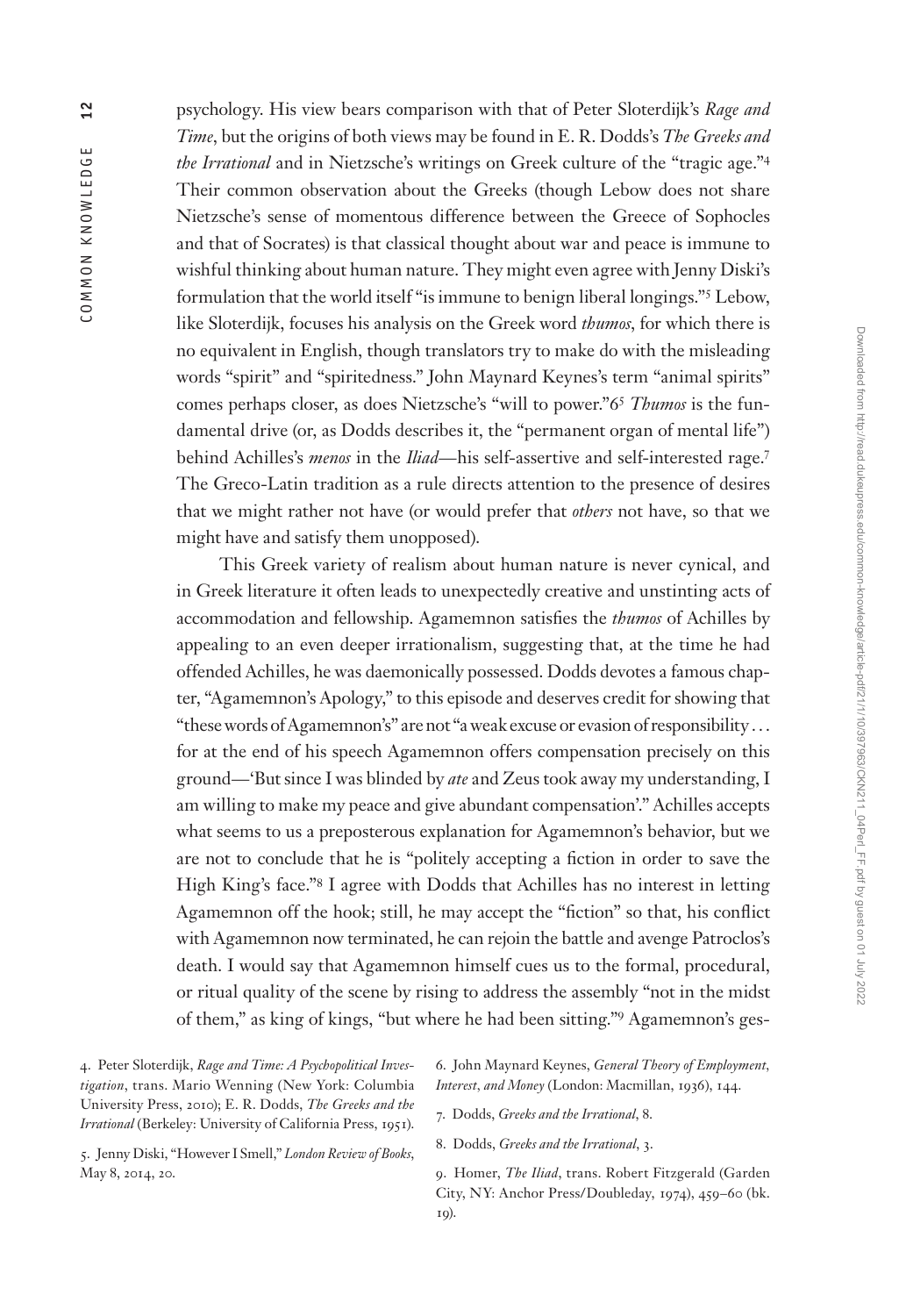Downloaded from http://read.dukeupress.edu/common-knowledge/article-pdf/21/1/10/397963/CKN211\_04Perl\_FF.pdf by guest on 01 July 2022

Downloaded from http://read.dukeupress.edu/common-knowledgelarticle-pdf/21/1/10/397963/CKN211\_04Perl\_FF.pdf by guest on 01 July 2022

ture is calculated to suggest his equality as a man with Achilles and the other warriors—it suggests, in other words, his voluntary embrace of humiliation. In parallel with and, we may assume, as a consequence of this gesture, Achilles then addresses Agamemnon by his titles "Excellency" and "Lord Marshal." (Achilles, in his immediately prior speech to the assembly, addressed his superior, with no honorifics, as "Agamemnon.")

The "ceremonies," as Achilles terms them, conclude with Agamemnon slitting a boar's throat in sacrifice and swearing, in an address to Zeus, Earth, Helios, and "the Furies underground," that he never laid a hand on Briseis, the mistress whom he had taken from Achilles (465). Formally, Achilles accepts Agamemnon's implausible word but then goes on to address Zeus in a speech that rebukes Agamemnon one last time:

Father Zeus, you send mankind

prodigious follies [*atai*]. Never otherwise had Agamémnon stung me through and through; never would he have been so empty-headed as to defy my will and take the girl!  $(465)$ 

As Dodds insists, there is indeed no polite acceptance of a diplomatic fiction here: Achilles's acceptance is *impolite*. But even if neither Achilles nor Agamemnon believes that "Zeus and Fate and a nightmare Fury" had overwhelmed the high king's goodwill, both men may well credit the psychology underlying that explanation (460). The passage that Robert Fitzgerald renders "Never otherwise had Agamémnon stung me through and through," Dodds translates as "Else the son of Atreus would never have persisted in rousing the *thūmos* in my chest."<sup>10</sup> Daemonic passions, existing objectively, independently of the psyche, may invade from outside and possess a weak or otherwise susceptible man, but there is also a *thumos* internal to men that is as potent as any daemon. Two kinds of psychological dynamic, one objective and the other subjective, are acknowledged and finalized in a public ritual of confession, concurrence, sacrifice, and oath taking, followed by the resumption of alliance and, eventually, joint military action.

Would a king and assembly of warriors in the Greek world of the Iron Age have had at their disposal a repertoire of gestures, feints, and negotiation scenarios as sophisticated as those I would attribute to them? Cultures in which circuitous candor is the norm—from Genesis 23.3–16, where Abraham bargains with the "sons of Heth" over a piece of real estate, to *As You Like It* 5.4.86–98, where Touchstone commends yet ridicules the procedures of courtly peacemaking seem always to possess such repertoires. I would add, however, that scenarios can also be improvised, as one gesture is met by another of the same kind (or else is refused or indirectly criticized). "Rituals are not fixed," as Mary Douglas writes: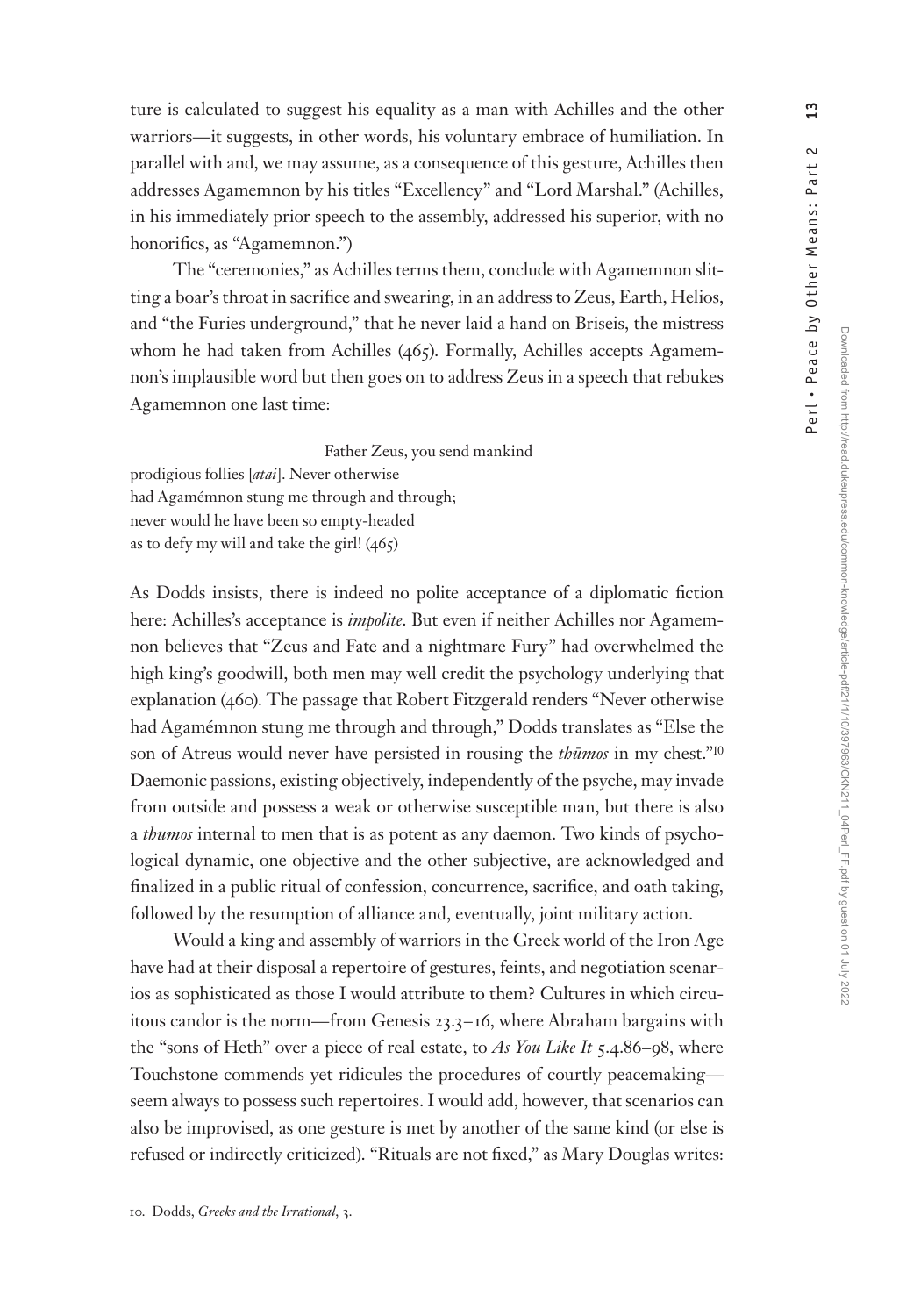"Discrepancy between the situation being enacted and the form of expression is immediately reduced by change in the latter."11 Sara Forsdyke's contribution to our symposium offers an example of change under pressure. She writes of a religious cult in ancient Chios dedicated to Drimakos, a slave hero who was worshipped not only by slaves but also by their masters. Reading backward from an etiological narrative, Forsdyke posits a conflict whose resolution must have come in the form of a treaty, negotiated by the slave hero, that settled what slaves and masters owed each other. Peace between such naturally opposed classes of people was judged, by the class in power, to justify their worshipping a social inferior who had outwitted and tamed them. (Why? *Paris vaut une messe*.)

Likewise, in Yvonne Friedman's article on Crusader diplomacy, we find evidence of creative improvisation on the part of both the European Christians and the Muslims whom they came to exterminate or expel from Jerusalem. Despite the declaration on both sides of jihad, a series of legal fictions allowed for the negotiation of "temporary"—that is, long-term but (for theological reasons) not permanent—agreements and *modi vivendi*. What Agamemnon's apology, the hero cult of Drimakos at Chios, and these Crusader *hudnas* share is a recognition that there are diplomatic problems that no amount of negotiation based on the rational consideration of material interests will ever resolve. Irrational elements of the psyche are engaged and require propitiation; there can be no recourse to ideals, principles, or abstractions—most especially not to justice—when the aim is to achieve peace.

A ceremony in pursuit of peace was improvised recently at the Vatican. Given the prominent role of the patriarch of Constantinople, we might say that the ritual was Greco-Roman. Pope Francis had tried to corral Presidents Peres and Abbas into praying for peace with him, extemporaneously, during his visit to the Holy Land, but the Israeli and Palestinian governments are never quick to improvise in their relations with each other. The pope was able to cajole them, however, into joining him a fortnight later, together with representatives of the Jewish and Muslim religious establishments, for a ceremony at "my home in the Vatican."12 The Franciscan custodian of the Holy Land, who was tasked with devising the ritual, was not called on to improvise ex nihilo: Jews and Christians worship separately, every day, in the building on Mount Zion that houses both the Cenacle and the Tomb of David. Likewise, at the Tomb of the Patriarchs in Hebron, Jews worship in one area and Muslims in another part of the complex. The Tomb of Samuel the Prophet, in the West Bank village of Nabi Samwil, is located beneath an eighteenth-century mosque that was formerly a church, but there is also a small synagogue in the underground chamber. A pastor, a rabbi,

11. Mary Douglas, *Natural Symbols: Explorations in Cosmology* (New York: Vintage, 1973), 21.

12. As quoted by Vatican Radio on May 26, 2014. See www .news.va/en/news/pope-francis-invites-presidents-abbas -and-peres-to, accessed July 6, 2014.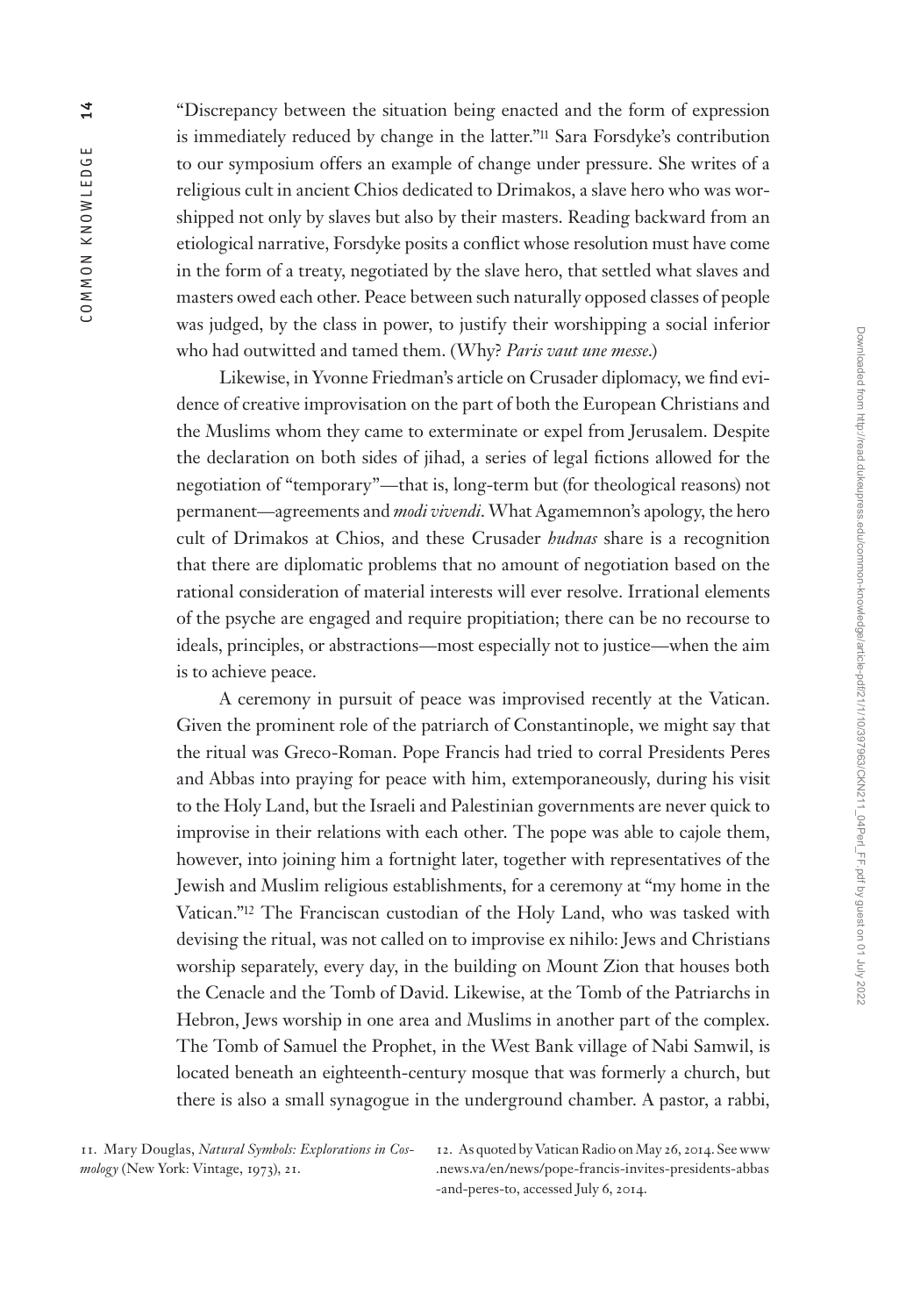and an imam are currently raising funds for the "House of One," where Christians, Jews, and Muslims will worship in separate chambers under a single roof in—of all places—Berlin. Saint John Paul II convoked a World Day of Prayer in Assisi for all religions in 1986, and his successor Pope Benedict XVI repeated the gesture on its twenty-fifth anniversary.

For Pope Francis's convocation, held in the Vatican Gardens on June 8, 2014, the three religious communities were invited to choose their own texts to recite. The Jewish readings included Psalm 8, in which God is thanked for founding "a bulwark because of your foes, / To silence the enemy and the avenger," and Psalm 25, where God is asked to "consider how many are my foes, / and with what violent hatred they hate me." Psalm 25 also asks God to shame those "who are wantonly treacherous," which I took to refer, as I watched the proceedings online, to the pope and those who had organized the service. The "foes" of God and Israel were, more blatantly, the Palestinians and other Muslims, whom God was asked to "silence." But the Muslims present were not silent, and their texts were no more appropriate to the occasion than the Jews' were. The Muslim prayers concluded: "Remove injustice against the oppressed in this land [Palestine], feed its people who hunger, and secure them against fear, and keep them from evil and evil doers, from unjust aggressors, O Lord of the Worlds."13 It was not difficult to identify the "unjust aggressors" and "evil doers" of that prayer. Only the Christians, on this occasion, did not have their fingers crossed. Nor is it difficult to say why the Vatican Invocation for Peace accomplished so little: if all the prayers uttered had reached their destination on high and were granted, nothing at all on the ground would have changed. Indeed, as I write, one month after the Vatican ceremony, Muslim-Jewish relations in the Holy Land are reaching ever new depths.

*So what did you expect*? לכם אמרתי,همهمة حو were among remarks heard, after the service had concluded, from those around the world who believe that negotiations, based on rational consideration of material interests, are the only means of attaining peace. That category of persons coincides almost exactly with the one that Mary Douglas defines as suffering from "one of the gravest problems of our day": "the explicit rejection of rituals as such."14 "Loyalty to my Bog Irish ancestors," Douglas continues, "would not in itself lead me to defend ritualism. Without being Irish, any anthropologist knows that public forms of ritual expression are not to be despised"  $(25)$ . For those forms to have their "magical efficacy"  $(26)$ , she explains, "efficacious symbols" must "be correctly manipulated" and "the right words . . . pronounced in the right order" (28). To do so improvisationally,

<sup>14.</sup> Douglas, *Natural Symbols*, 19.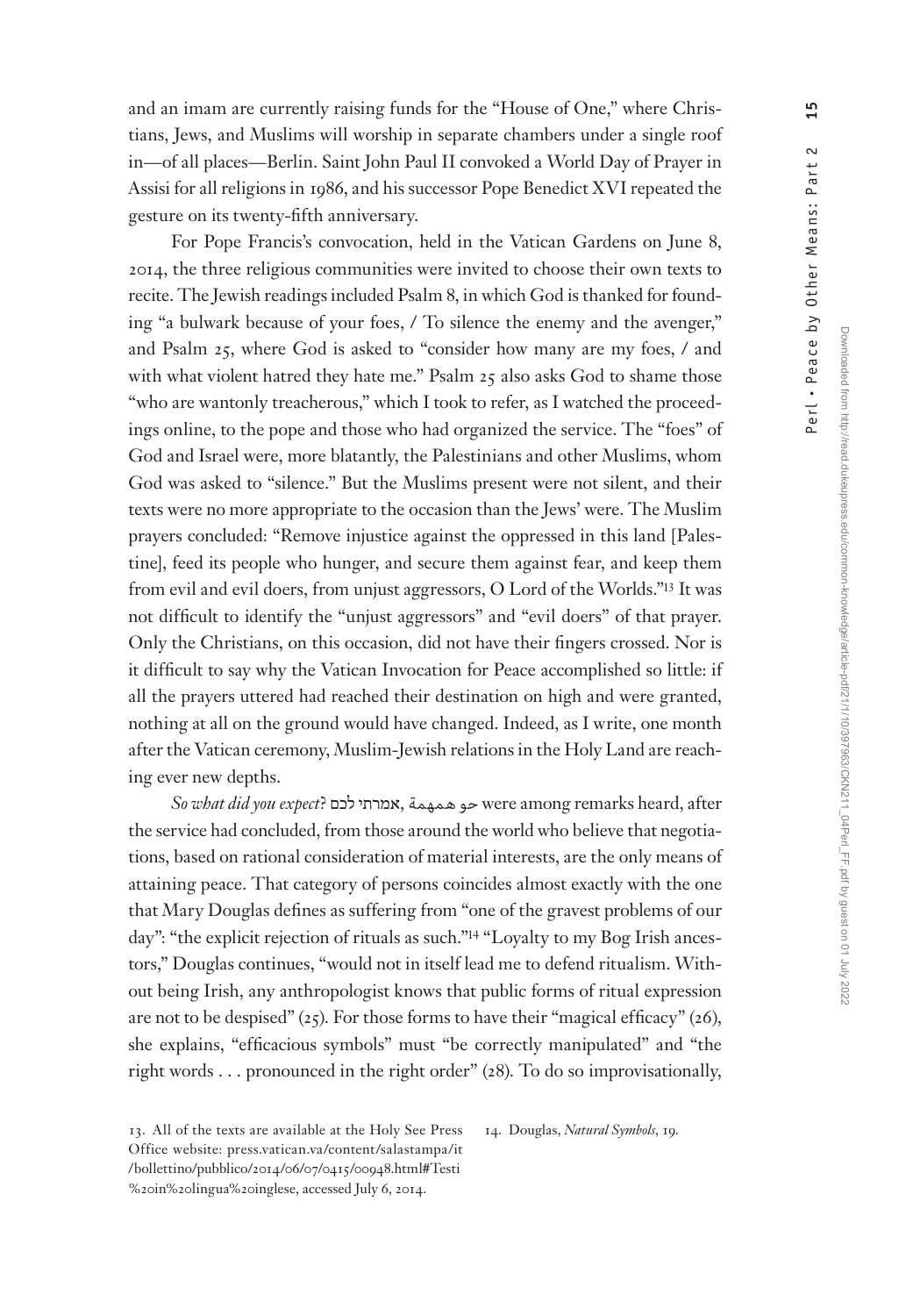When Elizabeth II arrived in Dublin on May 17, 2011, she opened "a new era in the history of these islands" by disembarking from the Queen's Flight dressed entirely in emerald green. The queen of Ulster proceeded at once to a garden of remembrance devoted to those who had died fighting the British for Irish independence. There, she laid a wreath in a gesture that the press termed "unspoken but colossal."15 At a state dinner the next day, at Dublin Castle, the seat of British power in Ireland for centuries, the queen wore a gown with shamrocks embroidered on the sleeves and commenced to speak in Irish. Even Gerry Adams, the president of Sinn Féin, expressed admiration. The *Guardian* reported that the queen's

words of Gaelic at the start of her speech at the state dinner on Wednesday evening—"A Úachtárain agus a chairde" ("president and friends," immaculately pronounced)—were an unexpected gesture. Mary McAleese, the Irish president, who was sitting beside the Queen, turned to others at the table open-mouthed, exclaiming "wow." The speech, with its apology for "things we wish had been done differently or not at all," was greeted across the Irish political spectrum with near universal praise. Her words, calling for forbearance and conciliation and the loosening of the knots of history, striving to create a more harmonious relationship, "close as good neighbours should always be," led all the Irish papers. All were full of praise for the address, which was delivered in front of dignitaries from both sides of the Irish border, including the taoiseach Enda Kenny, the Unionist first minister of Northern Ireland Peter Robinson, religious leaders including Cardinal Seán Brady, the Nobel laureate Seamus Heaney, Irish rugby star Brian O'Driscoll and various Irish former prime ministers. They gave the Queen rapturous applause and a standing ovation.<sup>16</sup>

The author of this *Guardian* report was clearly no ethnographer. The body language at the state dinner was more remarkable than the words spoken, and the queen did not, as the reporter claims, apologize. She said: "To all those who have suffered as a consequence of our troubled past, I extend my sincere thoughts and deep sympathy. With the benefit of historical hindsight, we can all see things which we would wish had been done differently, or not at all." From the BBC footage, it is clear that no one present that evening could have doubted that "not at all," pronounced with emphatically raised eyebrows as she looked up from her script, meant that the queen wished her ancestors and countrymen had never set foot in Ireland bearing arms. An apology would not have had the same effect, for

15. See the *Daily Mail* online at www.dailymail.co.uk /news/article-1387878/Queen-Ireland-visit-opened-new -era-century-bloodshed-distrust.html#ixzz2xrzT0WAP, accessed April 8, 2014.

16. See the *Guardian* online at www.theguardian.com/uk /2011/may/19/queen-ireland-visit-respect-adams, accessed April 4, 2014.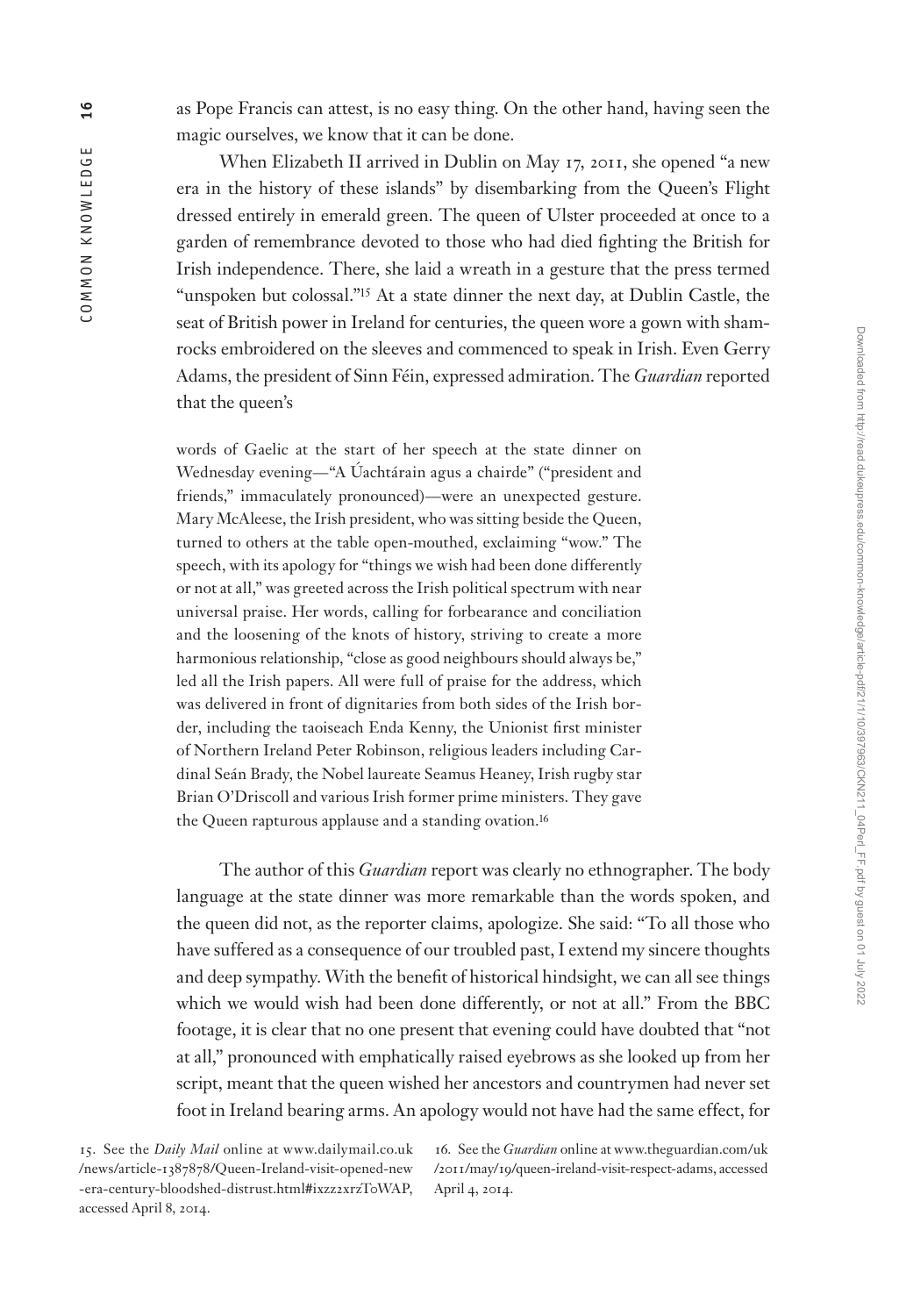she herself was guilty of nothing, and the text of an apology would have been an artifact of the Cabinet Office, a merely political statement about nothing better than politics.

Instead, the queen in effect repealed history, having the magical power to do so, not so much because her ancestors had made so much of the history that she sought to repeal, but because she made no mention of Lord Louis Mountbatten, her favorite cousin, her husband's uncle, and the mentor of her heir apparent, assassinated in 1979—"blown 'to smithereens'," along with his fourteen-year-old grandson, by the Provisional IRA. The IRA had taken credit, immediately after the bomb blast, in a public statement: "This operation is one of the discriminate ways we can bring to the attention of the English people the continuing occupation of our country."17 Martin McGuinness, a former commander of the Provisional IRA, is now Northern Ireland's deputy first minister. He shook hands with the queen at a charity reception in Belfast in 2012, then again at a state dinner in 2014, held at Windsor Castle in honor of Michael Higgins, the Irish president. The BBC reported that

Mr McGuinness told RTÉ that he had been moved by words and deeds during [Queen Elizabeth's] visit to the Republic of Ireland, the first by a British monarch in the history of the state. "I was tremendously impressed by the very solemn way that she commemorated those Irish republicans who lost their lives in the struggle for independence, how she acknowledged the importance of the Irish language and, probably most important of all, when she acknowledged that she had wished that things had been done differently or not at all," he said. "That was very, very impressive and I think that it is quite clear that this is a woman that is playing a leadership role."18

What distinguishes the queen's ritual improvisation, on behalf of peace in Ireland, from the pope's, on behalf of Israelis and Palestinians, is her constitutional role as both the embodiment of national *thumos* and the object of her subjects' continuous humiliation. That Pope Francis understands humility is obvious, but of humiliation Queen Elizabeth's knowledge is personal and intense. What it takes to achieve and then maintain peace is the magic of gracious selfhumiliation on the part of those apparently in power. The sovereign's robing room at Westminster Palace, where the queen goes each year to prepare for the opening of Parliament, is decorated, for her edification, with the parliamentary death warrant for King Charles I. When Black Rod, the sovereign's emissary, arrives at the House of Commons to announce that the members' presence is required in the House of Lords to hear the Queen's Speech, the door is slammed

17. BBC News report, August 27, 1979, available online at news.bbc.co.uk/onthisday/hi/dates/stories/august/27 /newsid\_2511000/2511545.stm, accessed July 6, 2014.

18. BBC News report, April 8, 2014, available online at www.bbc.com/news/uk-northern-ireland-26919992, accessed July 6, 2014.